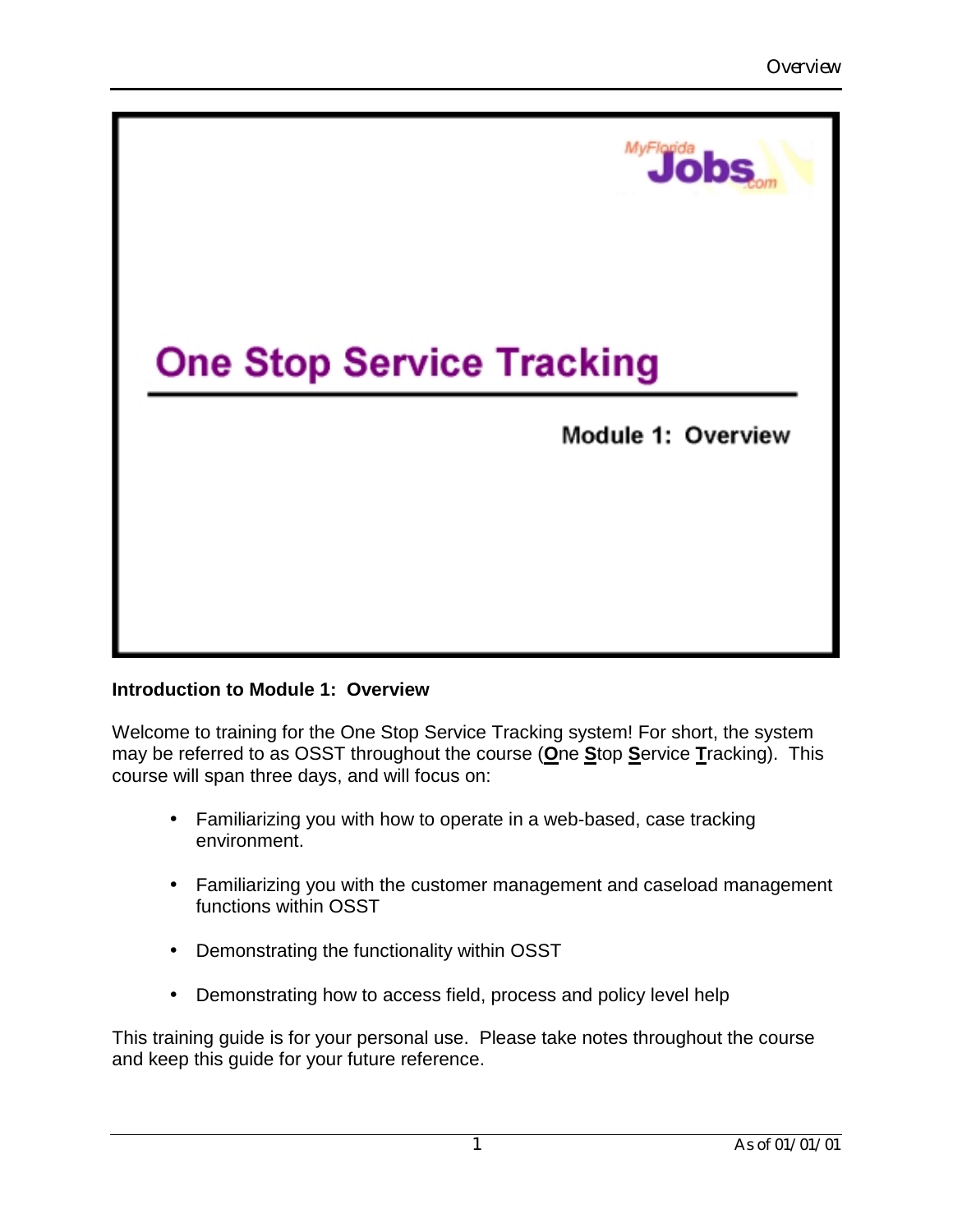

# **What is the One Stop Service Tracking system?**

The One Stop Service Tracking system (OSST) is the new case tracking system that is being rolled out for the Welfare Transition and FSET programs. Soon you will use OSST instead of WAGES MIS to track case management activities and to provide data for state and federal level reporting.

The goal of the OSST project is to develop a system that enables local Workforce Development Boards and Service Providers to:

- •more effectively track Welfare Transition and FSET customers and
- •provide better access to customer information

# **Who designed OSST?**

Your Peers! One of the key teams assembled to define OSST was the OSST User Group. This group represents local WAGES users, WAGES supervisors, and WAGES and FSET policy makers from across the state and across various roles and levels of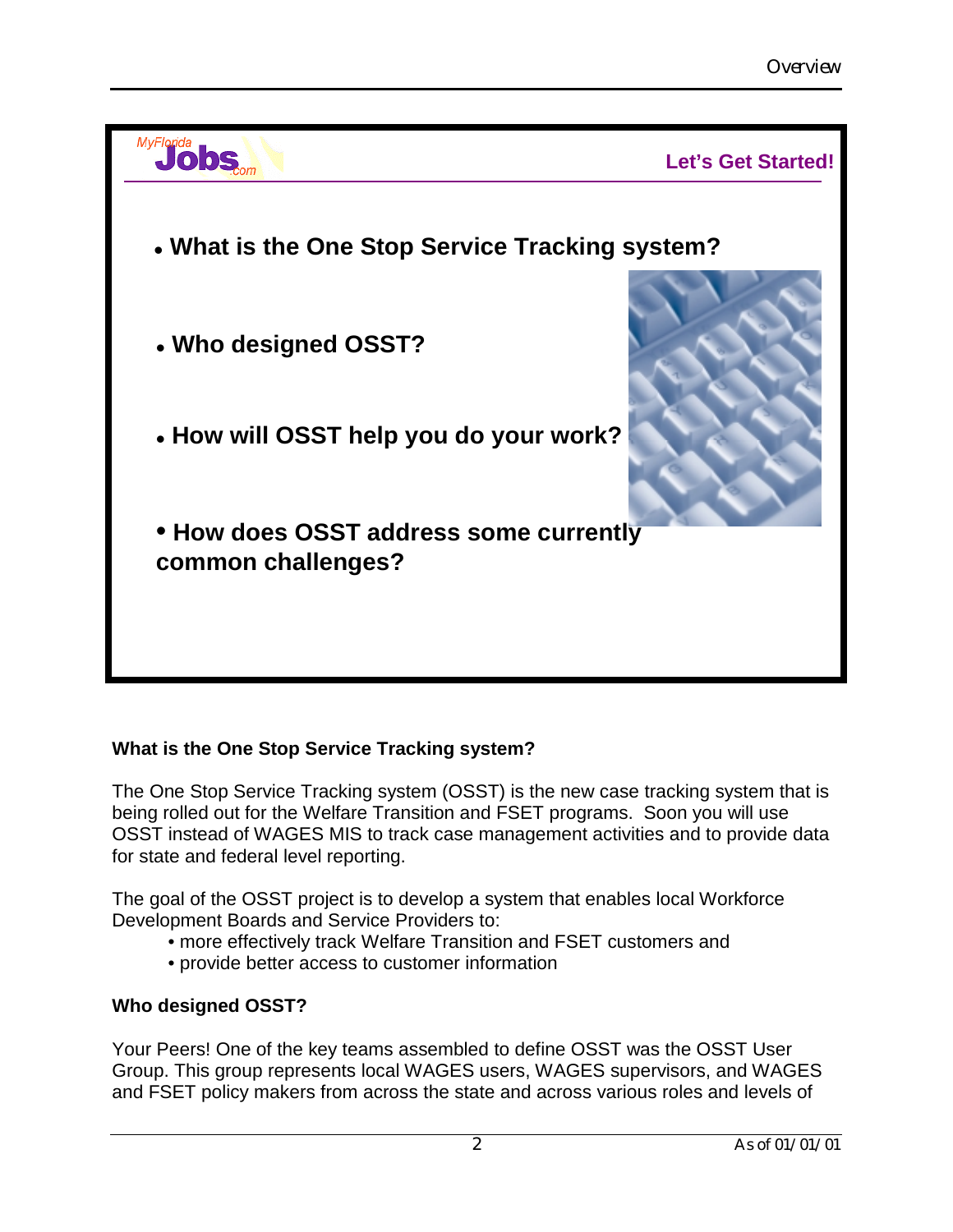responsibility. This group has been key in helping to define the requirements of the system, including how to provide enhanced case management capabilities for Career Managers.

System design began in May, 2000 and OSST is being piloted beginning January, 2001 within three Regional Workforce Boards, including: Region 12 (Workforce Central Florida), Region 15 (Hillsborough County Workforce Board) and Region 20 (Workforce Development Board of the Treasure Coast).

# **How will OSST help you do your work?**

OSST has been designed to help eliminate some of the challenges that you currently face, such as:

- •Duplicate data entry
- •High learning curve
- •Difficulty tracking customer outcomes
- Losing customers in the pipeline (both in the FLORIDA batch interface and from a case management perspective)

# **How does OSST address some currently common challenges?**

Here are some examples...

## Duplicate Data Entry

• You can use OSST to complete work registration for ODDS. The information required for work registration can be recorded in OSST and will be sent nightly to the ODDS system. As well, performance indicators previously entered via the ODDS H screen are captured in OSST and are sent to ODDS nightly.

## High learning curve

- OSST provides three levels of help: 1) field level help provides context for specific fields throughout the system, 2) application help includes procedures and guidelines for completing a page or a set of related pages and 3) policy help provides links to current Welfare Transition policies, online
- Intuitive, easy to use interface that guides a Career Manager through the steps needed to start, update and manage various aspects of the case
- Eliminates codes. Instead, services and activities are spelled out. For example, instead of calling a Childcare service a 640, it is listed as "Childcare" in the system. Instead of calling Transitional Childcare a 650, it is listed as "Transitional Childcare."

## Difficulty tracking customer outcomes

• In the example of a service ending, there is an outcome page that captures specific information such as the reason for the service ending and customer satisfaction with that service. There are similar outcome pages for training and other skill development activities.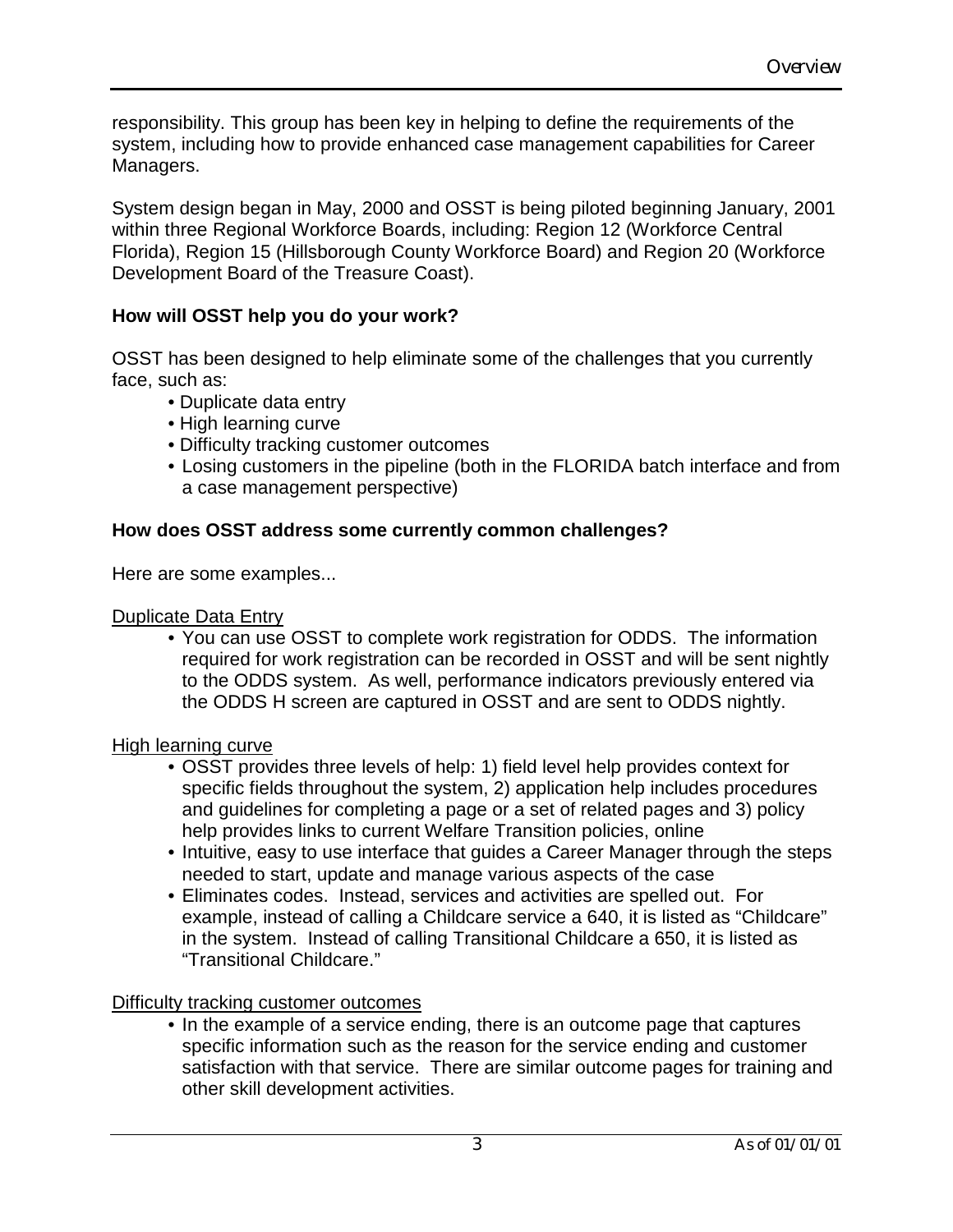Losing customers in the pipeline (both in the interface and from a case management perspective)

- (FLORIDA Interface) OSST provides the ability to view an "exception report" which lists cases that did not come through the FLORIDA batch interface due to a specific error. This report lists the case and the error that caused it not to come through correctly. While errors cannot be corrected via OSST, knowing the root cause of an error will assist with communications between Career Managers and the Department of Children and Families, who work together to resolve the issue.
- (Case Management) In OSST you view your cases on a Caseload page. In addition to customer identification information, this page includes a column that indicates the last date the customer's case was updated. You will also receive to-do's (reminders) that are triggered by specific events in a customer's case. Examples of to do's include: services or activities are anticipated to end, previously scheduled assessments are approaching and reminders to request a penalty to be imposed or lifted.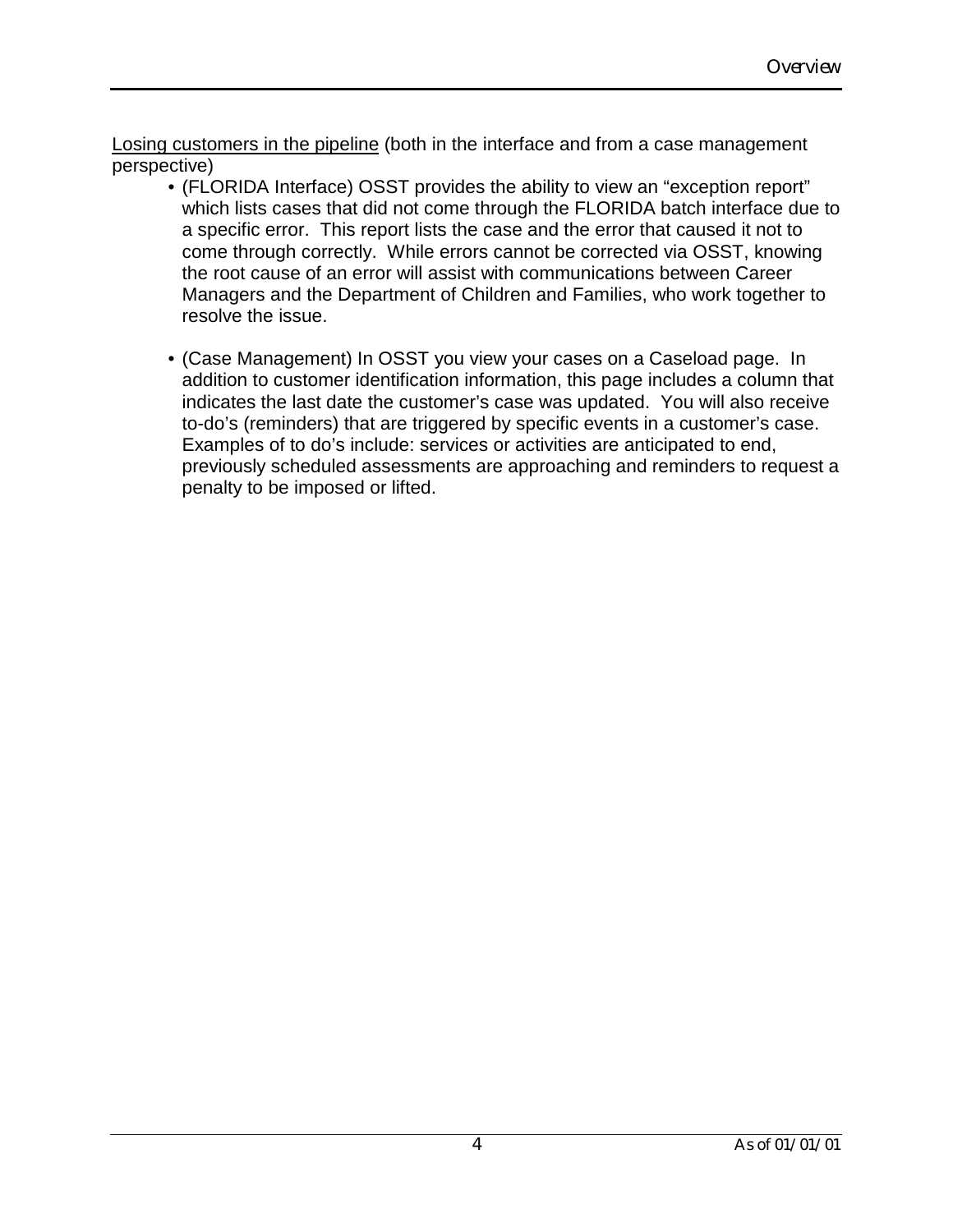

Let's take a look at some more benefits of the system:

# **It Puts the World at your Fingertips**

Because it is a web-based tool, OSST provides you with access to the World Wide Web while you are performing case management activities. Want to check out the want ads on your on-line local paper to see if any of your employers are advertising available jobs? Maybe check out the website of a local training provider to see if any new courses are being offered? Just type in the web site address and you're there!

Additionally, being web-based allows jobseekers and employers to interact with the system. A core function of this system is a skill match component that allows your customers and unassisted jobseekers to seek employment opportunities. Jobseekers are able to create and maintain online resumes, search for employment opportunities and contact employers. Employers are able to post job orders to the system, search for qualified employees and contact jobseekers. Because OSST is a web-based system, it is accessible 24 hours a day, 7 days a week. Unassisted jobseekers and employers will not have access to case management capabilities within OSST.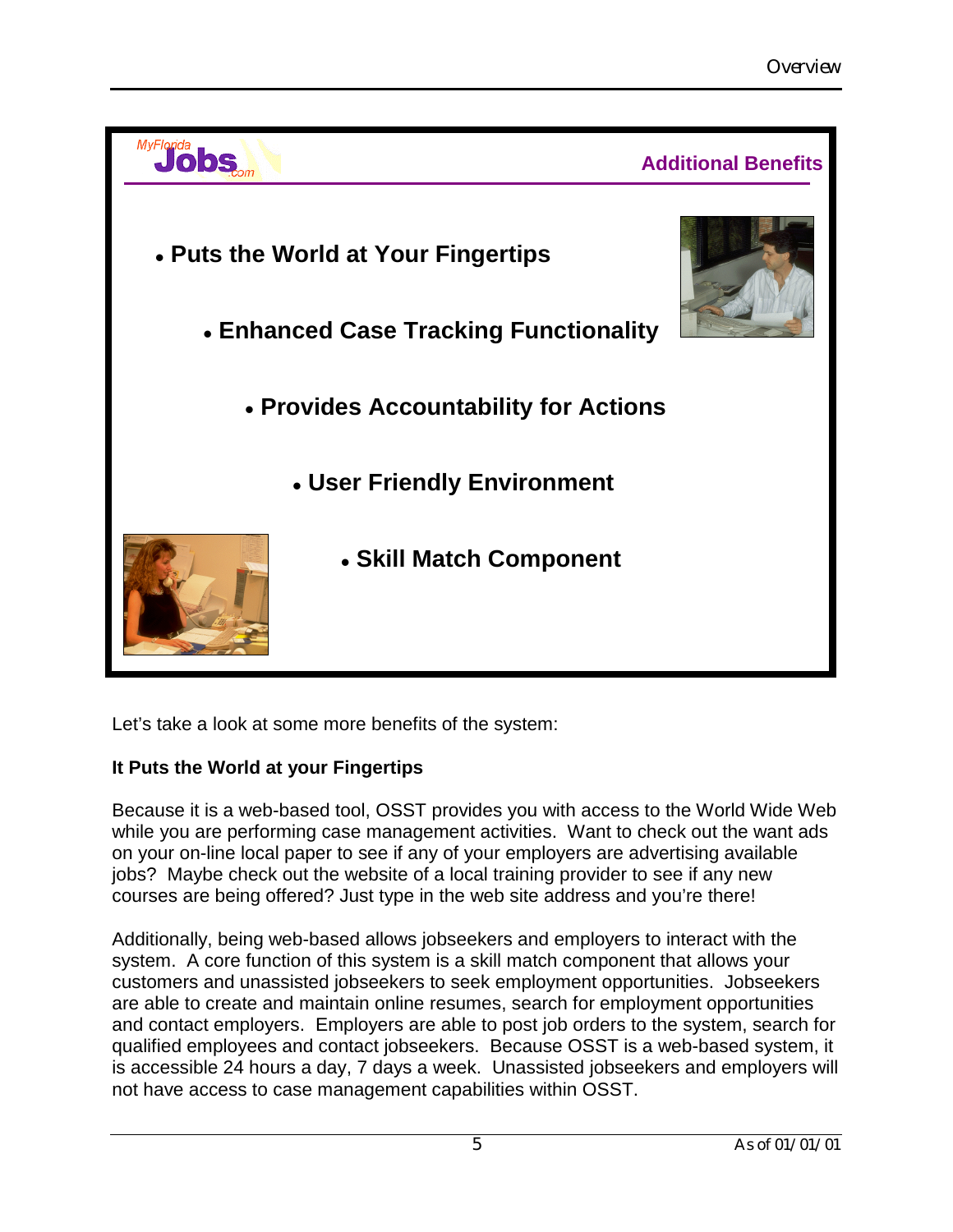# **Enhanced Case Tracking Functionality**

- Ability to add applicant cases to the system and track applicant services provided.
- Ability to capture the information that helps to better manage a customer's case. For example, you can now capture a customer's goals, barriers and steps to selfsufficiency online.
- Automatically generate a customer's Individual Responsibility Plan (IRP)
- Improved management reporting with drill down capabilities that allows you to view reports at the state, region, unit and Career Manager levels

# **Provides Accountability for Actions**

• All transactions in the system are stamped with a date, time and user ID. This means that you are able to view who has made what kind of changes to a case and when those changes were made.

# **User Friendly Environment**

- Access to field level, application level and policy level help
- Intuitive, easy to use interface that guides a Career Manager through the steps needed to start, update and manage all aspects of the case

# **Skill Match Component**

- Skill match provides an automated tool for matching jobseekers with employers based on skills instead of job title only.
- The application contains a "Guide Me" function to create online resumes for your customers. A component of the resume creation includes creating an objective related to a particular Occupational Employment Skills (OES) classification, which best describes the customer's previous work history or employment goal. Based on the job classification, you are presented with a list of skills that have been determined common for that job classification. You can indicate which skills customers have in relation to the skill set indicated for the particular occupation. The resume feature is available for customers too, from any browser, potentially one in your resource room.
- Customers can also search for available jobs that match their resume objectives and skill set.
- Employers can post job orders on the system, and are able to categorize their open jobs according to OES classifications. Part of the job order creation process requires the employer to identify the required and/or desired skills and level of skill for the job.
- Employers can search for available jobseekers based on their desired OES classification and pre-qualify jobseekers based on how the jobseeker matches with the employer's requirements.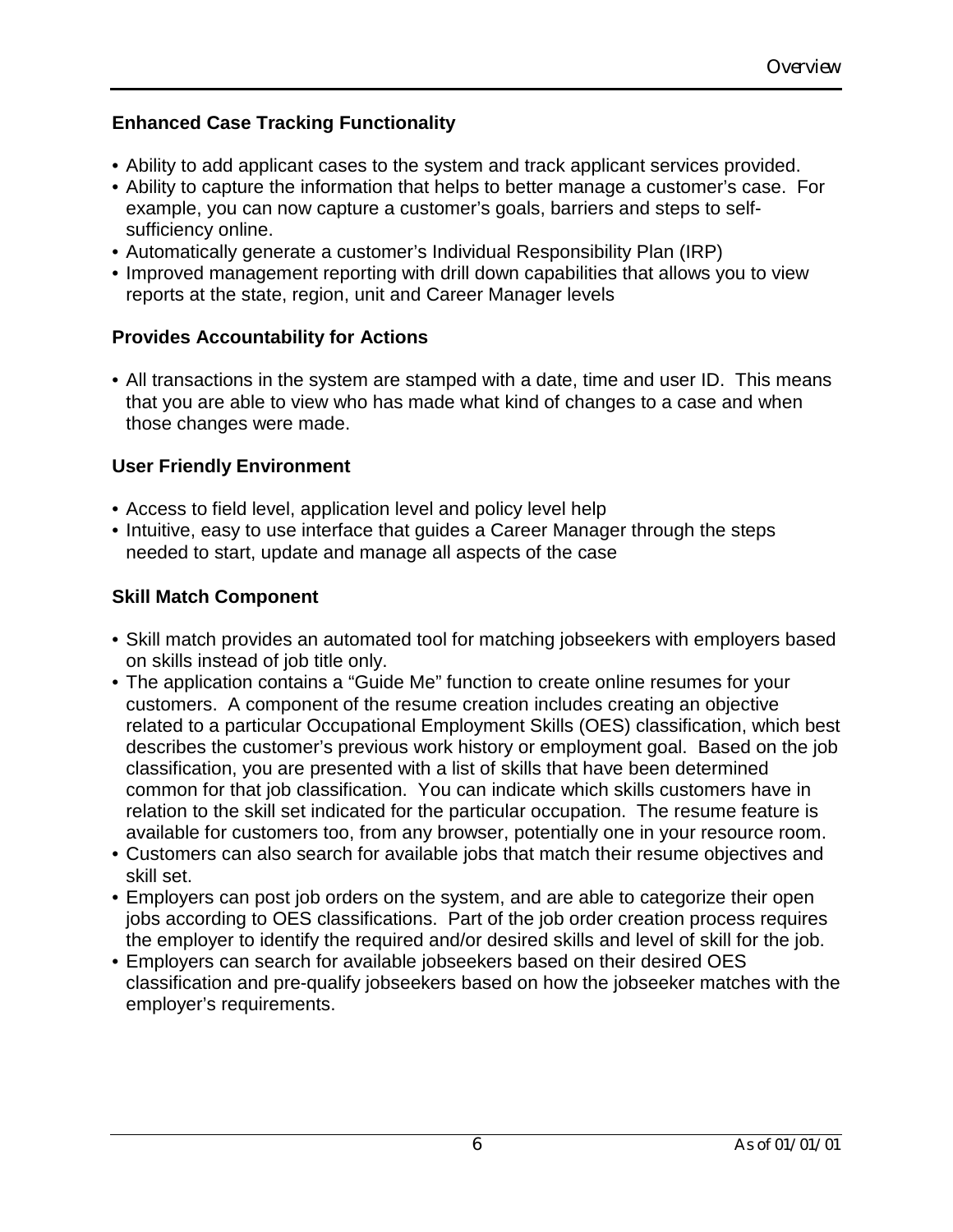|              |                                                                                                                                         | <b>Course Objectives</b> |  |  |  |  |  |
|--------------|-----------------------------------------------------------------------------------------------------------------------------------------|--------------------------|--|--|--|--|--|
|              | This course is intended to do the following:                                                                                            |                          |  |  |  |  |  |
| $\checkmark$ | Familiarize you with how to operate in a web-based, case<br>tracking environment                                                        |                          |  |  |  |  |  |
|              | Familiarize you with the customer management and<br>caseload management functions within the One Stop<br><b>Service Tracking system</b> |                          |  |  |  |  |  |
|              | Demonstrate the enhanced functionality within the One Stop<br><b>Service Tracking system</b>                                            |                          |  |  |  |  |  |
|              | Demonstrate how to access field, process and policy level<br>help                                                                       |                          |  |  |  |  |  |

This course will focus on:

- Familiarizing you with how to operate in a web-based, case tracking environment
- Familiarizing you with the customer management and caseload management functions within OSST
- Demonstrating the enhanced functionality within OSST
- Demonstrating how to access field, application and policy level help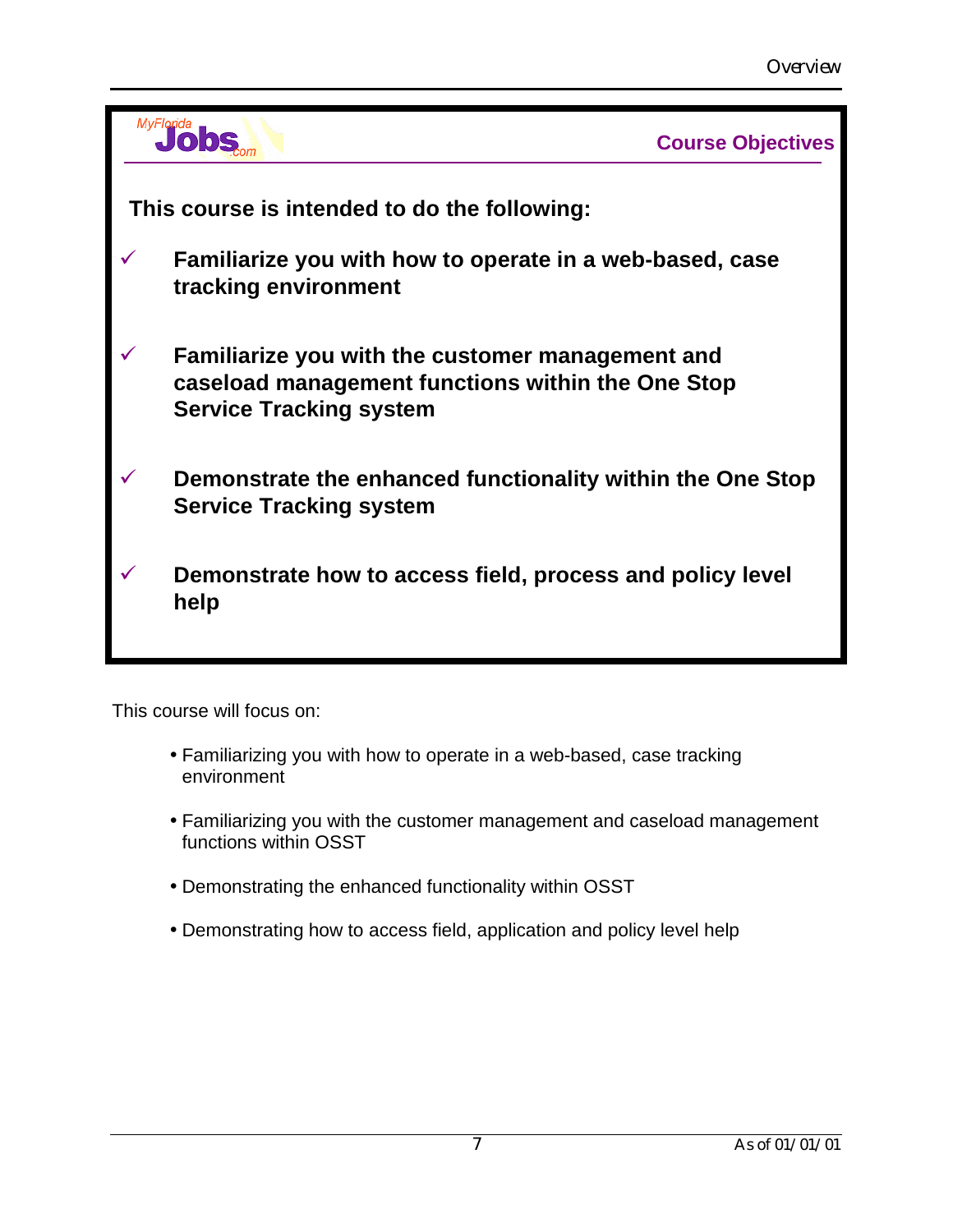| <b><i>MyFloda</i></b> |                                     | <b>Introductions</b> |
|-----------------------|-------------------------------------|----------------------|
|                       | Name<br>Location<br>Job Title       |                      |
|                       | <b>Expectations for this course</b> |                      |
|                       | r,                                  |                      |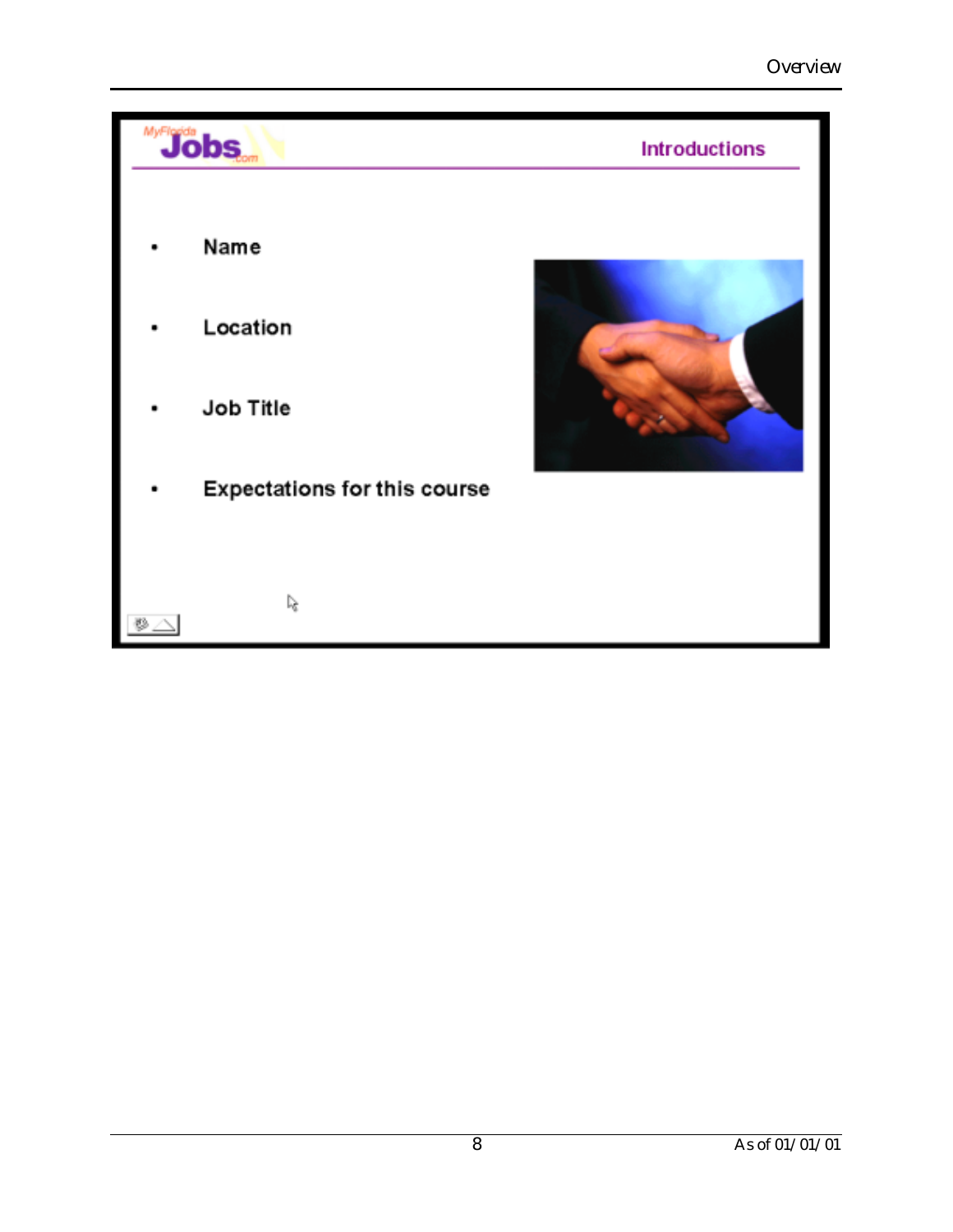| MvFlorida    |                                                             | <b>Module 1: Overview of the System</b>                      |
|--------------|-------------------------------------------------------------|--------------------------------------------------------------|
|              |                                                             |                                                              |
|              | At the end of this module, you will be able to:             |                                                              |
| $\checkmark$ | <b>Stop Service Tracking system (OSST)</b>                  | <b>Explain the differences between WAGES MIS and the One</b> |
| $\checkmark$ | <b>Explain the benefits of using OSST to complete tasks</b> |                                                              |
| $\checkmark$ | Understand the General Navigation of OSST                   |                                                              |
| $\checkmark$ | Login to the system                                         |                                                              |
|              |                                                             |                                                              |
|              |                                                             |                                                              |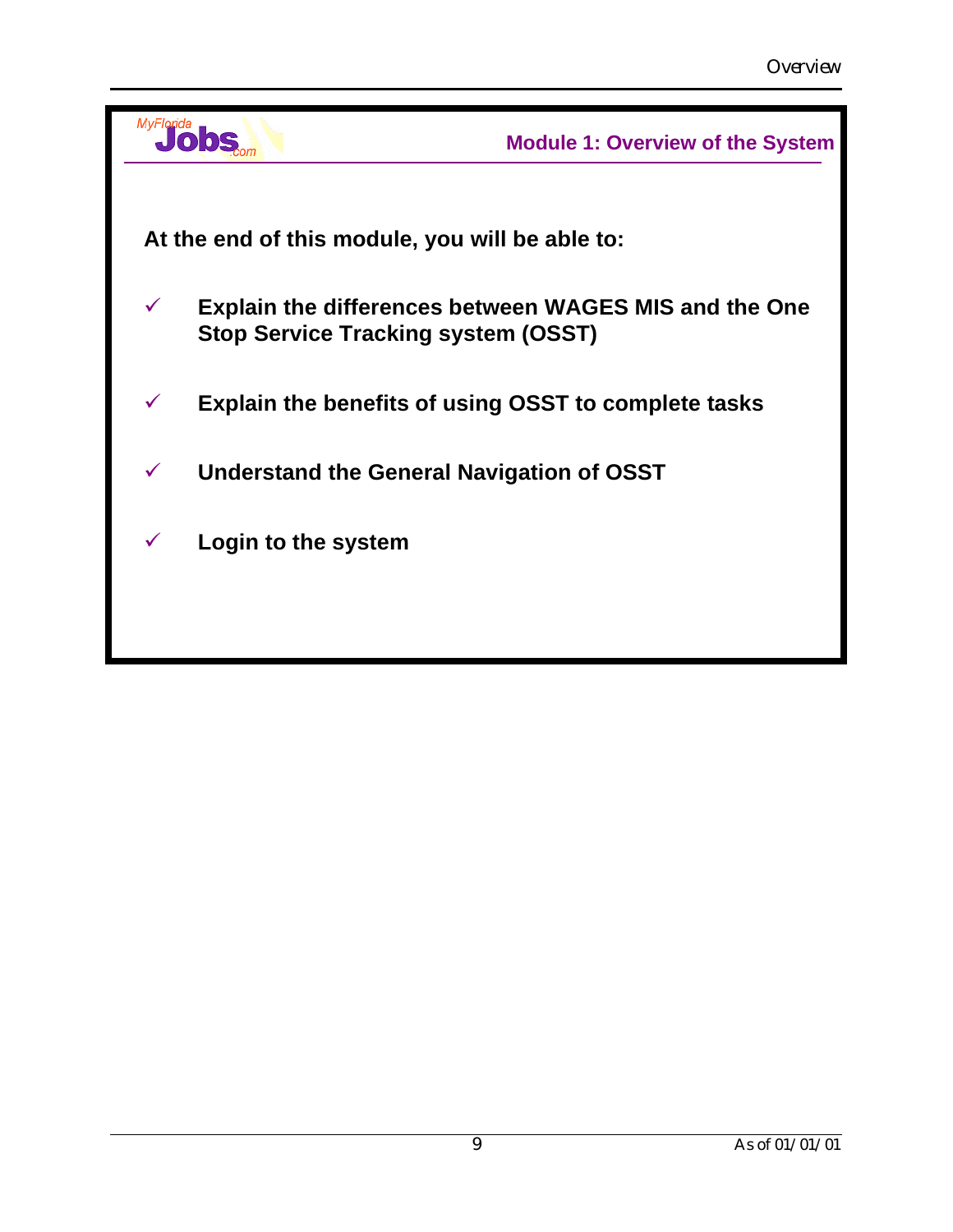| <b>Jobs</b><br>Similarities/Differences between WAGES MIS and OSST |  |                                                                      |  |  |  |
|--------------------------------------------------------------------|--|----------------------------------------------------------------------|--|--|--|
| <b>WAGES MIS</b>                                                   |  | OSST                                                                 |  |  |  |
| . It's still the same work                                         |  | but OSST allows you to do<br>more of your work online.               |  |  |  |
| • You receive customer<br>information from the<br>FLORIDA system   |  | but now you will<br>receive more<br>information.                     |  |  |  |
| . You will still have to<br>work register<br>customers             |  | but you won't have to<br>go to ODDS to do it.                        |  |  |  |
| • You may be serving<br>applicant cases                            |  | but now you'll be able<br>to track those customers<br>in the system. |  |  |  |

## **It's still the same work….but OSST allows you to do more of your work online.**

OSST has been designed with your business processes in mind. Examples of some of the functions you will now be able to capture online include: Goals and Interests, Needs and Barriers, Steps to Self Sufficiency, Hardships, Deferrals and Individual Responsibility Plans.

#### **You receive customer information from the FLORIDA system….but now you will receive more.**

In addition to the information that you receive from the WAGES MIS benefit (BEN) screen, OSST will now provide you with additional Household Member Information (all children, including those over the age of 12 and the registration status of Household Members).

## **You will still have to work register customers….but you won't have to go to ODDS to do it.**

OSST has an interface with the ODDS system, which means that the work registration information that is added for a customer is automatically populated to the ODDS system. This information is completed when you add a new customer to the system.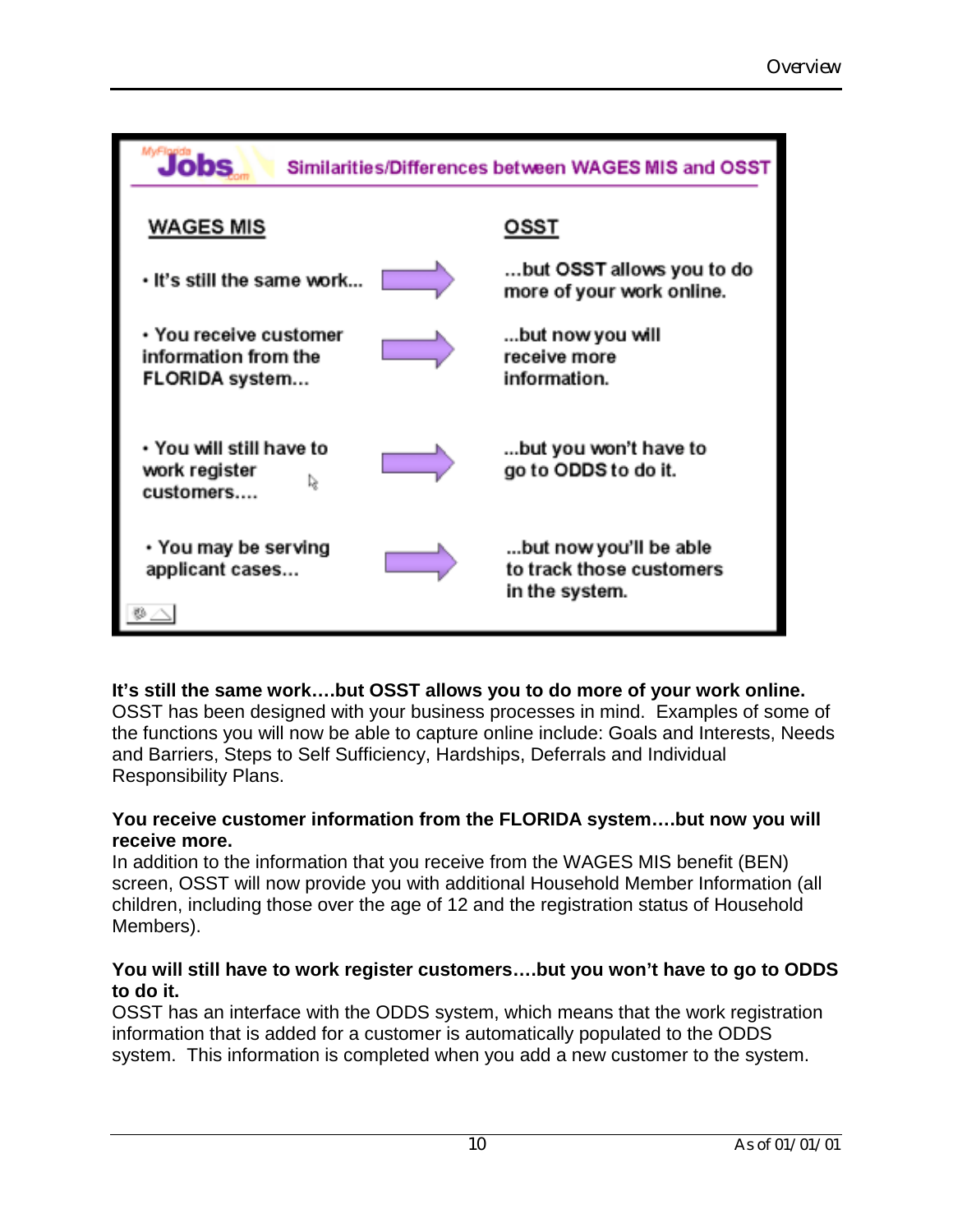#### **You will be creating applicant cases….but now you'll be able to track those customers in the system.**

OSST has the ability to add new customers to the system. This allows the Career Manager to track applicant services online.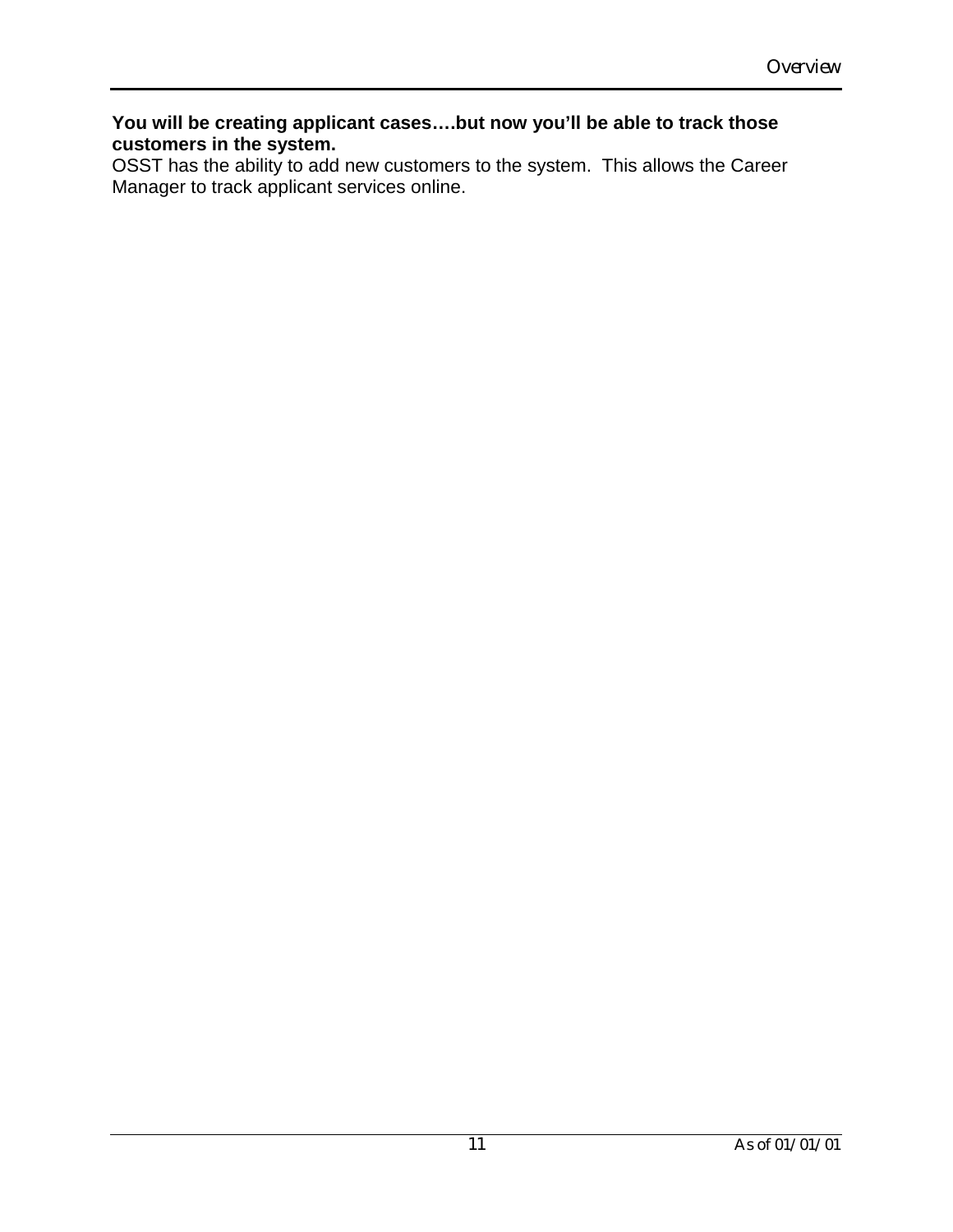

# **Clicking and Pointing**

Because we are using a web-based application, using the mouse is your main tool for navigation. This is different from WAGES MIS where you typically use the 'Tab' key to navigate through the system. Much of the navigation within OSST requires you to click on hyperlinks. Hyperlinks are easy to spot, since they appear in a different color from the rest of the text (usually blue, although this is a setting you can control through your browser settings) and always underlined.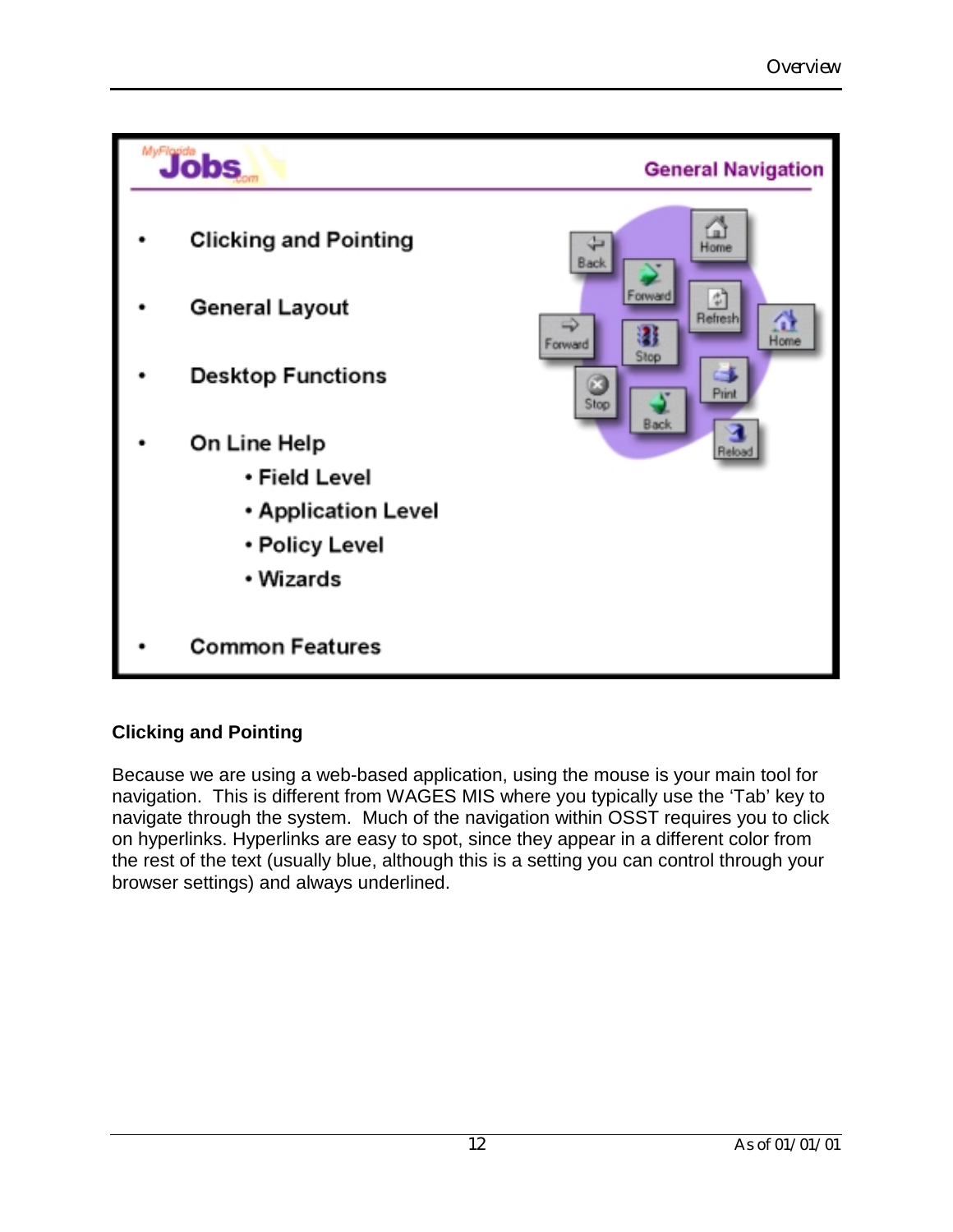## **General Layout**

# • **Browser Tool Bar**

| Edit<br>Eile | View<br>F <u>a</u> vorites | Help<br>$\mathbf I$ ools |                                                                                   |                               |      |             |            |     |                           |
|--------------|----------------------------|--------------------------|-----------------------------------------------------------------------------------|-------------------------------|------|-------------|------------|-----|---------------------------|
| Back         | Forward                    | ¢۹<br>Refresh<br>Stop    | À<br>Home                                                                         | 米<br>Search Favorites History | , en | Ly.<br>Mail | 6<br>Print |     |                           |
|              |                            |                          | Address & http://sun2.dms.state.fl.us/wagesct/wagesdevel/casetracking/default.cfm |                               |      |             |            | ∂Go | Links <sup>&gt;&gt;</sup> |

The most useful buttons on your browser toolbar include:



**Back**: Returns you to the previous page.



**Forward**: Returns you to a page you have backed up from.



**Home**: Takes you to the home page specified in the browser settings.



**Refresh**: Downloads the web page from the server again.



**Stop:** Stops the browser from loading the current page.



**Print:** Allows you to make a hard copy of the current web page or active frame in the browser.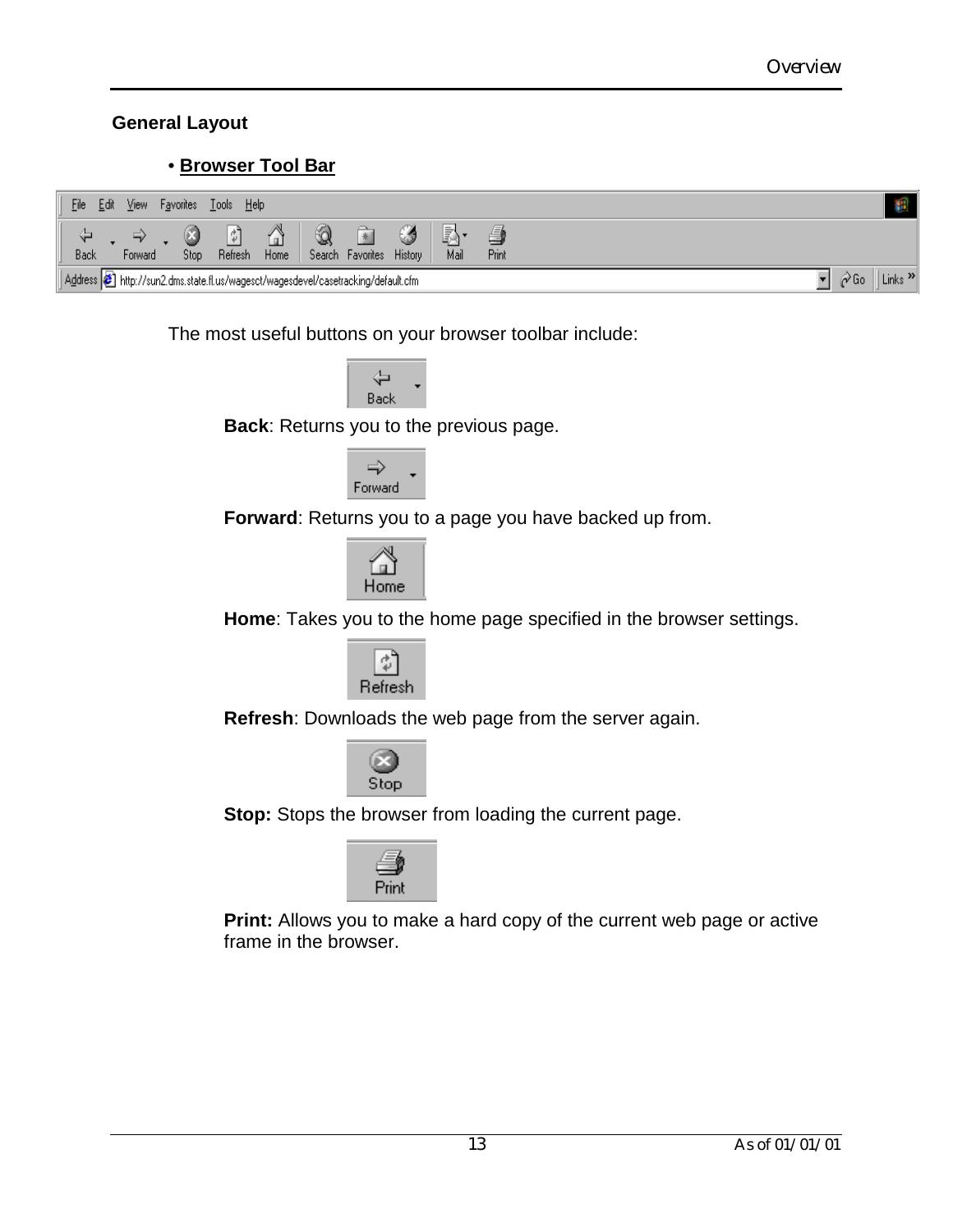While browser toolbar functions are operational in OSST, it is recommended that you use the application navigation buttons in the top right corner to perform the following functions:



**Home**: Returns you to the Login page for OSST



**Back**: Returns you to the previous page



**Desk**: Returns you to the OSST Desktop



**Help**: Takes you to the application level help



**Note**: Allows you enter a case note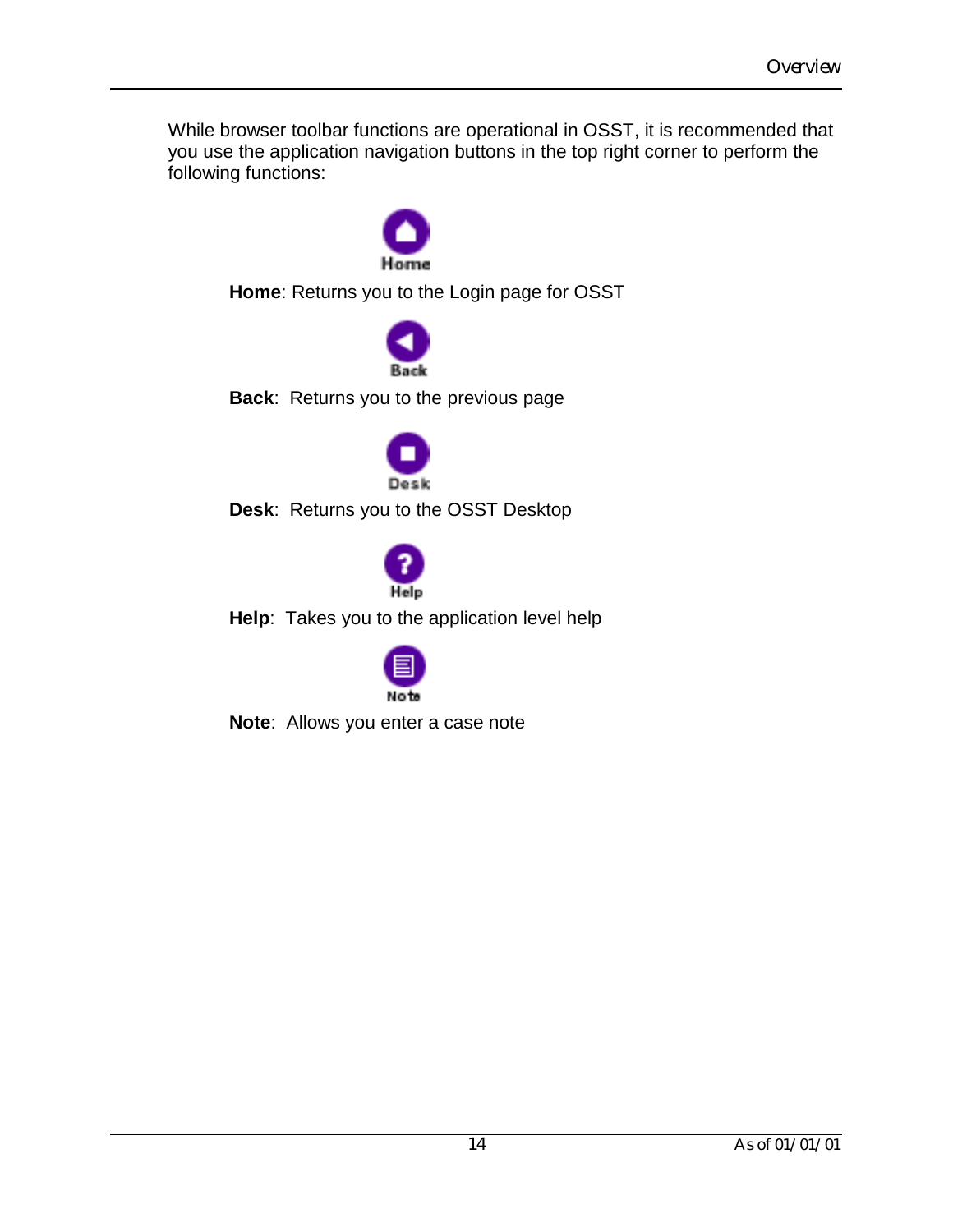

# • **Control Panel**

The Control Panel is located along the left side of the page and allows you to navigate to your Open Customer Cases, your Closed Customer Cases, Job Search Functions and Management Reporting.

# • **Main Work Area**

The Main Work Area is the area in which you view the page that you are working on at any given time.

# **On Line Help**

OSST provides you with four levels of help. They are:

• Field Level Help: Help at the individual field level. Many fields have red help bubbles next to them. You can click the help bubble and read the associated text at the top of the page to gain a better understanding of the intent and requirements of a field.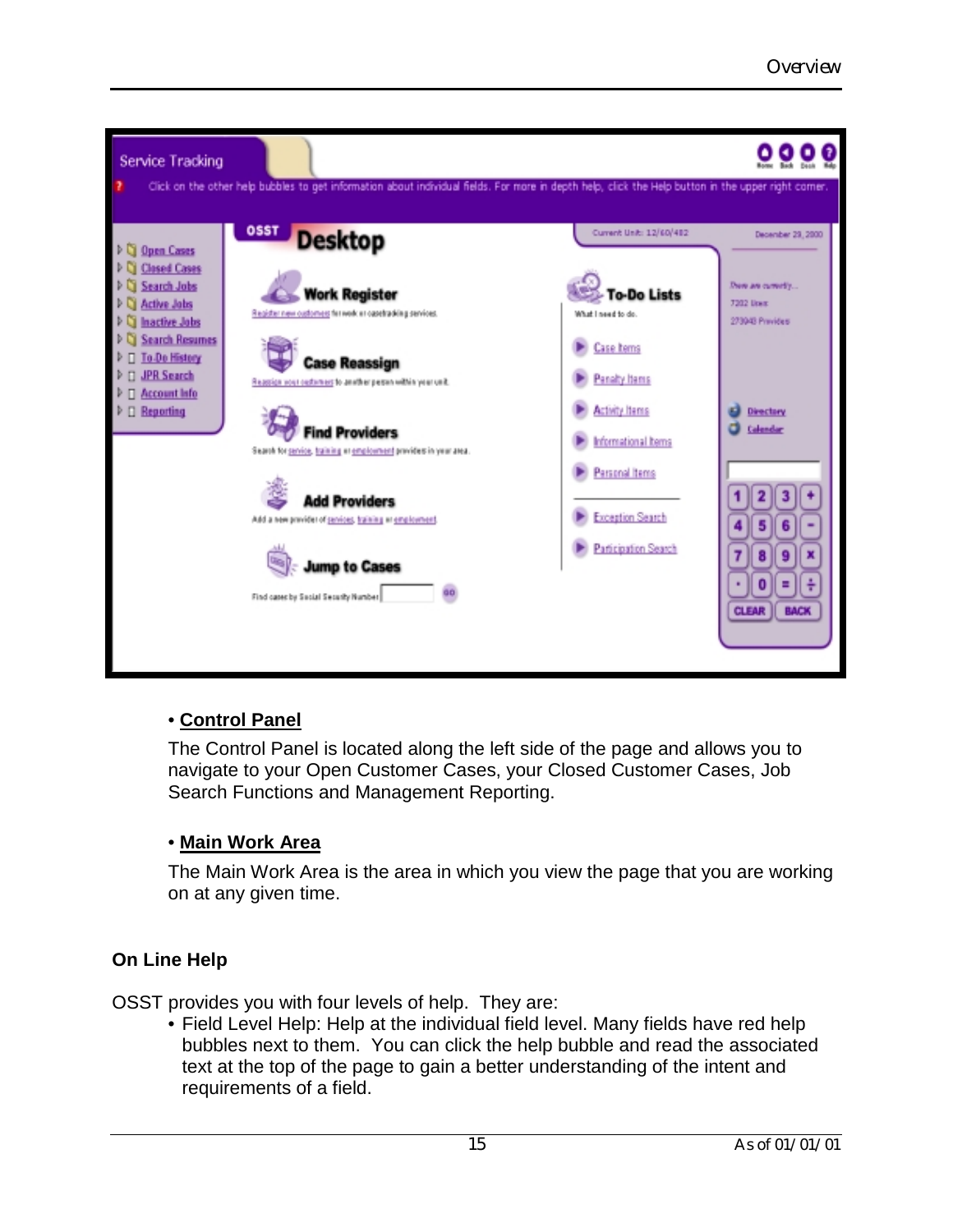- Application Level Help: Help at the page level. You can click the help icon at the top right of any page in the application to navigate to application level help. You can then search on a specific topic to read the associated help text.
- Policy Level Help: Guidance provided by state policies. These policies are currently found on the Workforce Florida Inc. website. You can click on a link within the application level help text to navigate to the related policy on Workforce Florida's site.
- Wizards: OSST also includes several wizards to help guide you through business functions. The system includes the following wizards: Resume, Close Case, Personal Budget, Work Registration, Management Reports, Individual Responsibility Plan, Correspondence and the Penalty process.

## **Common Features**

Here are a handful of common features available throughout OSST.

- Red asterisks on a given page signify fields that must be completed before continuing on to another page. These fields are required.
- Red question marks are Help bubbles that provide point-of need help is available when clicked.
- **'Save'** button: Stores any changes that have been made to the information on a page since the last time the 'Save' button was clicked.
- **'Clear Changes'** button: Clears any changes that have been entered since the last time the 'Save' button was clicked.
- **'Cancel'** button: Allows you to get out of the current page and not store any of the informational changes that have been made.
- **'Sort'** button: Allows you to view information according to a specific parameter.
- **'Add'** button: Allows you to add new information that is not currently in the system.
- **'Edit'** button: Allows you to make changes to information that is currently in the system.
- **'Search'** button: Allows you to search for information based on specific search parameters.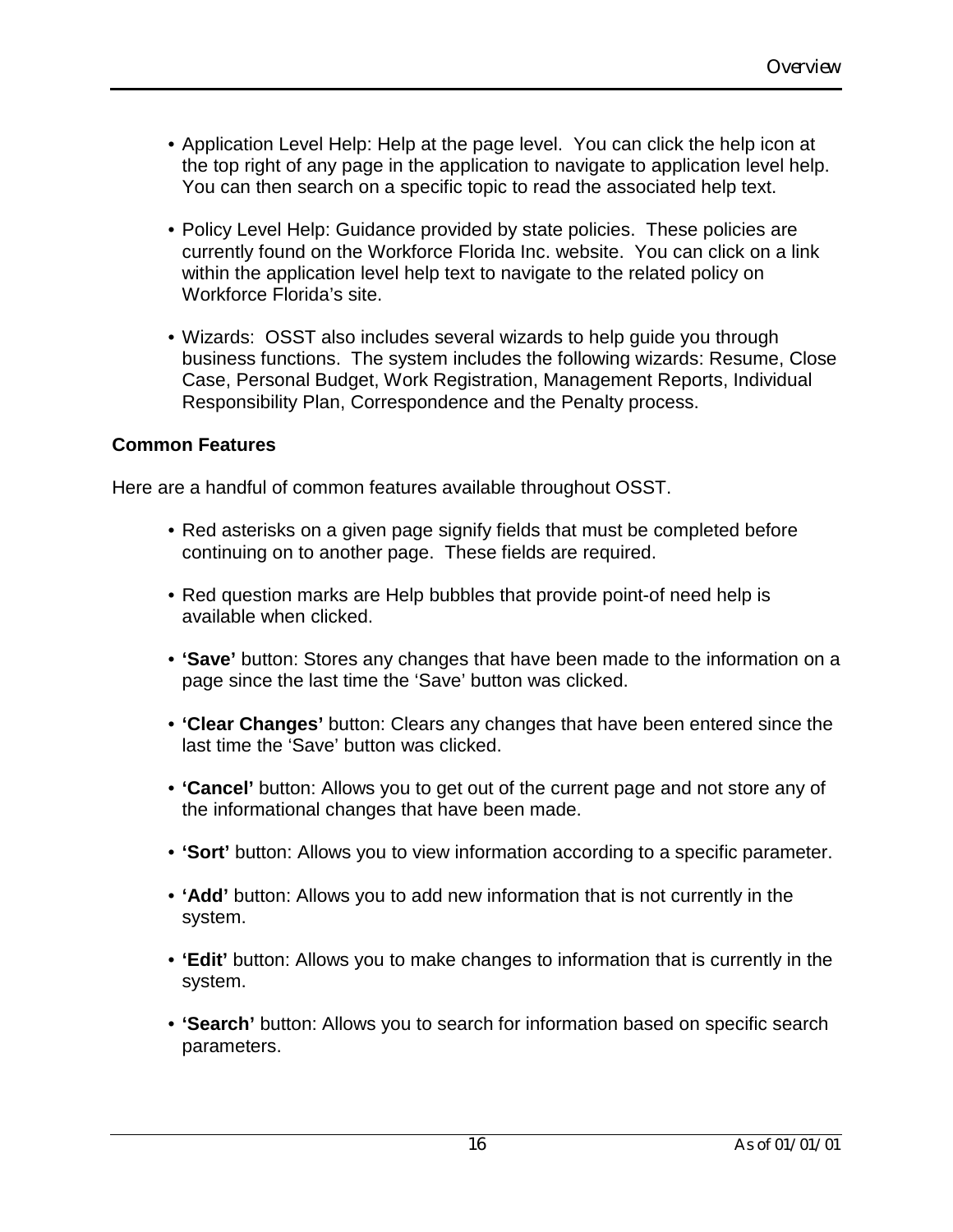| 7                                                                         | Click on the other help bubbles to get information about individual fields. For more in depth help, click the Help button in the upper right corner. |
|---------------------------------------------------------------------------|------------------------------------------------------------------------------------------------------------------------------------------------------|
| Bubble Relps When you see a help bubble<br>did: on it to view help above! | Login                                                                                                                                                |
|                                                                           | Login Information<br>[ Enter User ID and Password Below ]<br>User ID                                                                                 |
|                                                                           | Password<br>Change Password 21 Login 2                                                                                                               |
|                                                                           |                                                                                                                                                      |
|                                                                           |                                                                                                                                                      |
| $\mathbf{m}$<br>Required Fields: Information that is required.            | Information Bubbles Click on the bubble for specific help.                                                                                           |
|                                                                           |                                                                                                                                                      |
|                                                                           |                                                                                                                                                      |
|                                                                           |                                                                                                                                                      |
|                                                                           |                                                                                                                                                      |
| $210$ and                                                                 | <b>BD</b> Internet                                                                                                                                   |

## **Your New User ID and Password**

Your user ID and password will not be the same in OSST as they are in WAGES MIS. You will be receiving your new password before your region is scheduled to begin using OSST. You will still be required to change your password every 30 days. User IDs and passwords can be alpha or numeric. Passwords can range between 1 and 10 characters and are case sensitive.

## **Associated Procedures:**

I. Login to OSST

**ENTER** your User ID and Password

**CLICK** 'Login' (or press the 'Enter' key on your keyboard)

The result of completing these procedures takes you to the OSST Desktop.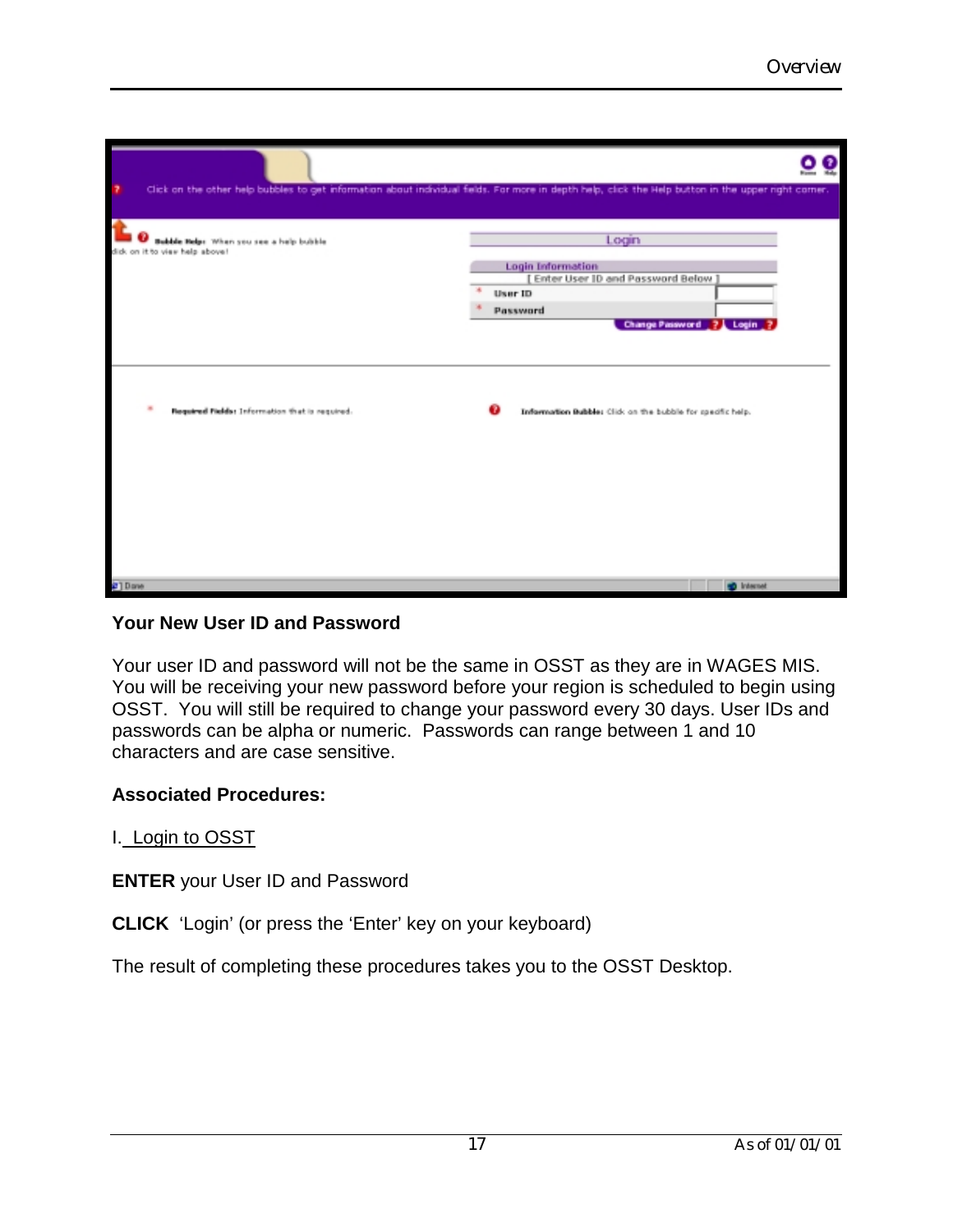|   | Service Tracking                  |                             |                                | Home                                                                                                               |
|---|-----------------------------------|-----------------------------|--------------------------------|--------------------------------------------------------------------------------------------------------------------|
| Ð | button in the upper right corner. |                             |                                | Click on the other help bubbles to get information about individual fields. For more in depth help, click the Help |
|   |                                   |                             |                                |                                                                                                                    |
|   |                                   | <b>Change Password</b>      |                                |                                                                                                                    |
|   |                                   |                             | [ Enter a new password below ] |                                                                                                                    |
|   |                                   | User ID                     | STARUR                         |                                                                                                                    |
|   |                                   | <b>Current Password</b>     | ---------                      |                                                                                                                    |
|   |                                   | New Password                |                                |                                                                                                                    |
|   |                                   | <b>Confirm New Password</b> |                                |                                                                                                                    |
|   |                                   |                             |                                | Continue <sub>2</sub>                                                                                              |
|   |                                   |                             |                                |                                                                                                                    |
|   |                                   |                             |                                |                                                                                                                    |
|   |                                   |                             |                                |                                                                                                                    |
|   |                                   |                             |                                |                                                                                                                    |
|   |                                   |                             |                                |                                                                                                                    |
|   |                                   |                             |                                |                                                                                                                    |
|   | ₫                                 |                             |                                |                                                                                                                    |
| ø |                                   |                             |                                | <b>C</b> Internet                                                                                                  |

## **Changing your Password**

You may change your Password by clicking the 'Change Password' button located next to the Login button. The Change Password page appears that prompts you to enter your old Password, and to type and verify your new Password. Once you have completed the fields, click the 'Continue' button to return to the main OSST Login page.

## **Associated Procedures:**

II. Change OSST password

From the OSST Login page,

**ENTER** your User ID and current password

**CLICK** 'Change Password'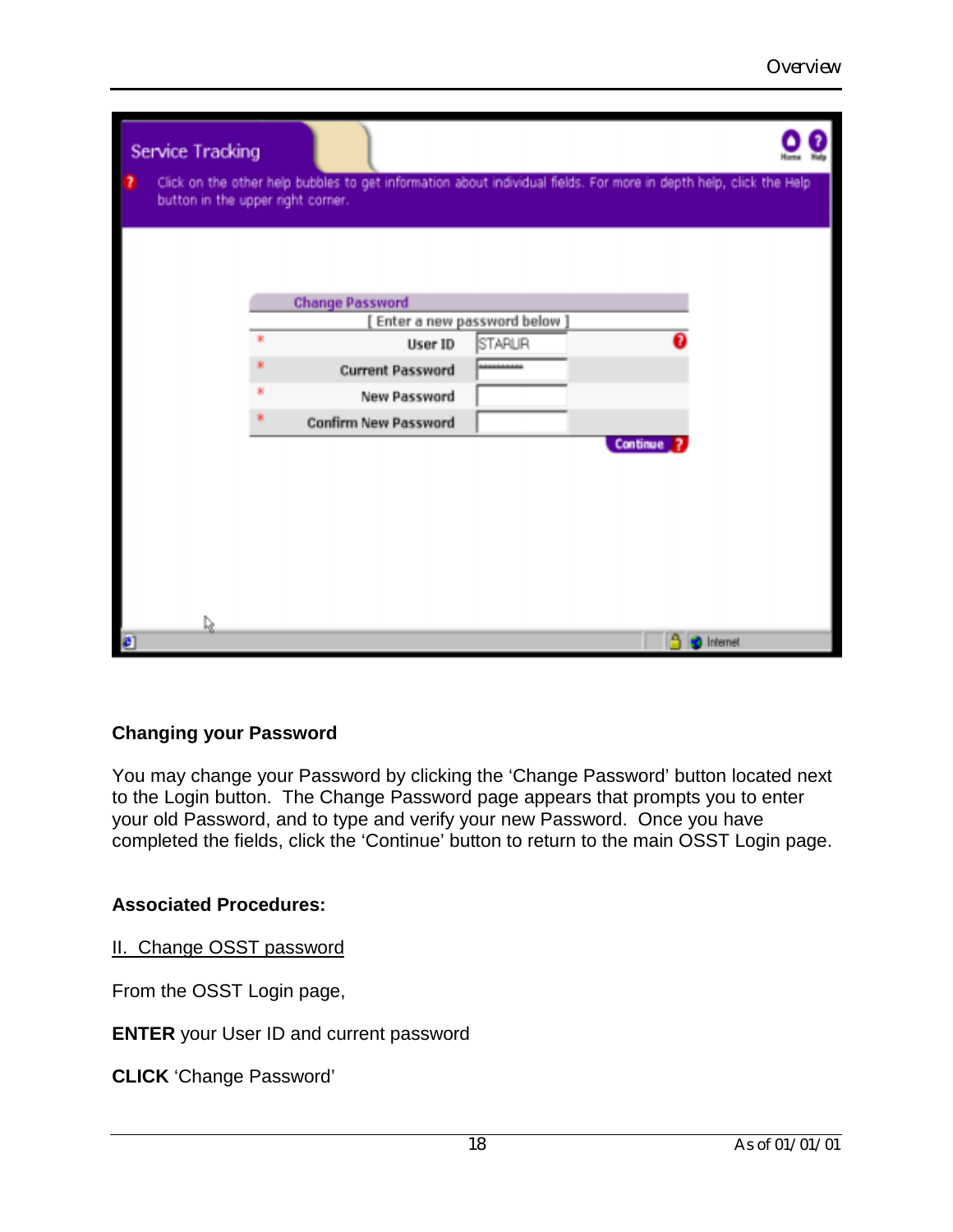## **ENTER** your new password

**REENTER** your new password

**CLICK** 'Continue' (View message box that tells user the password has been updated)

# **CLICK** 'OK'

# **Helpful Tips:**

**Tip 1:** Memorize your OSST User ID and password, you will need them each time you log onto the OSST system.

**Tip 2:** If you need your password reset, you should contact your local Security Officer to request a password reset.

In this module we discussed some of the key differences between WAGES MIS and OSST. We also mentioned some of the benefits of OSST, general navigation techniques and how to login in to OSST. The next module covers the processes and procedures involved in the intake of a customer.